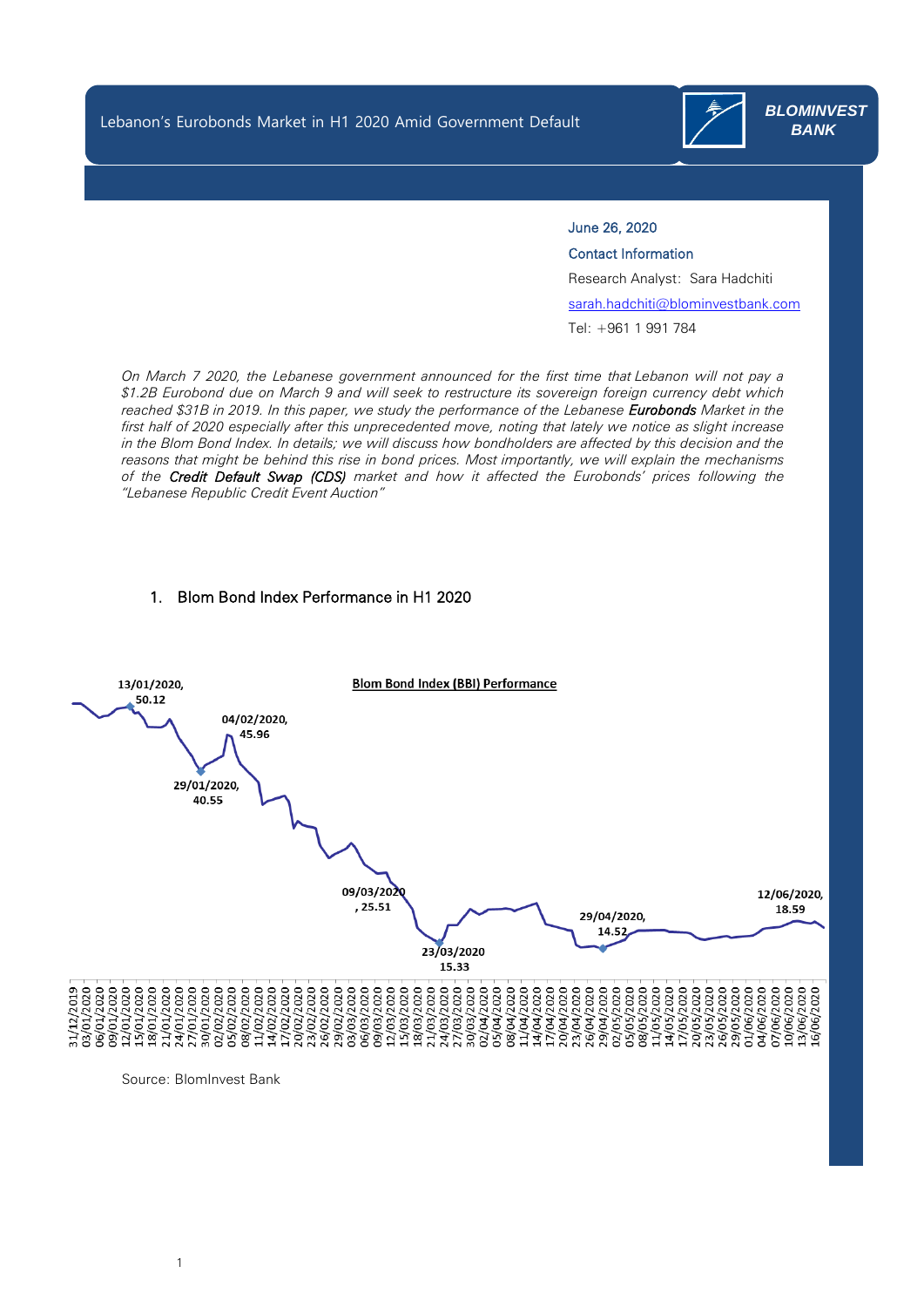

In Lebanon, the performance of the bonds market is highly correlated with the domestic and **regional developments**. In the first half of 2020, the Blom Bond Index (BBI)<sup>1</sup> performance can be mainly divided in 2 parts in the first half of 2020: Pre and Post Default. Social rioting and political bickering during parliament sessions following the resignation of PM Hariri's government end October 2019 sent the Blom Bond Index (BBI) to unprecedented levels and therefore started the year at 50.51 points.

During Q1 2020 the Lebanese Eurobond's market performance was mainly affected by a series of events. On January 21, following a months-long political vacuum, Lebanon has formed a new government made up of specialist ministers. However, opinions remained divided among citizens and the international community on the new cabinet which sent the BBI to 40.55 points on January 29. In the first week of February, the performance of the Lebanese Eurobonds witnessed a correction to the drops it incurred during January. This can be mainly due to the official approval of the Cabinet's policy statement. The latter involved a set of measures and action plans to put forward Lebanon's needed reforms that can help the Cabinet earn a vote of confidence to begin its work especially on the financial and economic fronts and ultimately unlock the international community's money. Therefore the BBI closed at 45.96 points on February 4. However; the improvement remained partial as investors were concerned over the possibility of a default by the Lebanese government on upcoming maturing Eurobonds on March 09th.

Although the default final decision was not made before maturity time, bondholders have started anticipating and digesting it since February. In details, the BBI decreased by 38.74% (from February 4) to reach 25.51points on March 9. Note that the details of the default decision and its repercussion on bondholders will be discussed in the following section.

In the second quarter of the year, the BBI continued its downtrend to reach 15.33points in March 23 followed by a series of Government and Banks downgrades by US credit agencies. S&P Global Ratings lowered its foreign currency sovereign ratings on Lebanon to 'SD/SD' (selective default) from 'CC/C'.

Lebanese authorities declared a state of emergency in an attempt to control the spread of coronavirus virus. In details, a complete lockdown was announced for 15 days, excluding bakeries, pharmacies, food stores and health institutions. In addition, all entries and exits to the country including borders, airports and ports closed between March 18-29.

On March 27, Lebanon's Finance Ministry held an investor presentation to update the country's Eurobond holders on the government's economic plans and the principles for debt

restructuring. The presentation was composed of 4 sections mainly covering the current Lebanese situation and developing a recovery plan that it hoped to finalize before the end of the year.

On April 24, the BBI reached 14.52 points its lowest record in H1 2020. In fact, the impact of Lebanon's coronavirus lockdown fully materialized in April. Businesses faced sharp economic uncertainties while consumers demand weakened. Moreover, the Lebanese pound accelerated its depreciation and reached unprecedented levels against the dollar, nurturing hyperinflation.

Despite the economic and financial crisis, the BBI started to record relatively higher values since mid-May and reached 18.59 points on June 12. The reasons behind this rise will be discussed in the following sections. Worth mentioning that the bonds maturing on 23/03/2037 witnessed the

|                            | <b>Bonds Prices</b> |        |        |
|----------------------------|---------------------|--------|--------|
| <b>Bonds Maturity Date</b> | Apr-14              | Jun-12 | Change |
| 04/10/2022                 | 15.25               | 20.13  | 31.97% |
| 27/01/2023                 | 15.69               | 19.63  | 25.10% |
| 22/04/2024                 | 15.25               | 19.25  | 26.23% |
| 04/11/2024                 | 15.83               | 19.63  | 23.95% |
| 03/12/2024                 | 15.33               | 19.08  | 24.46% |
| 26/02/2025                 | 15.25               | 19.48  | 27.70% |
| 12/06/2025                 | 16.75               | 20.13  | 20.15% |
| 28/11/2026                 | 15.75               | 19.55  | 24.13% |
| 23/03/2027                 | 15.25               | 19.13  | 25.41% |
| 29/11/2027                 | 15.75               | 19.55  | 24.13% |
| 03/11/2028                 | 15.75               | 19.63  | 24.60% |
| 26/02/2030                 | 15.25               | 19.06  | 25.00% |
| 22/04/2031                 | 15.56               | 19.33  | 24.17% |
| 23/03/2032                 | 15.75               | 19.42  | 23.32% |
| 02/11/2035                 | 15.25               | 19.88  | 30.33% |
| 23/03/2037                 | 15.25               | 21.13  | 38.52% |

The BBI is a market value-weighted index tracking the performance of the Lebanese government  $\,$   $^1$ *Eurobonds market excluding coupon payment,*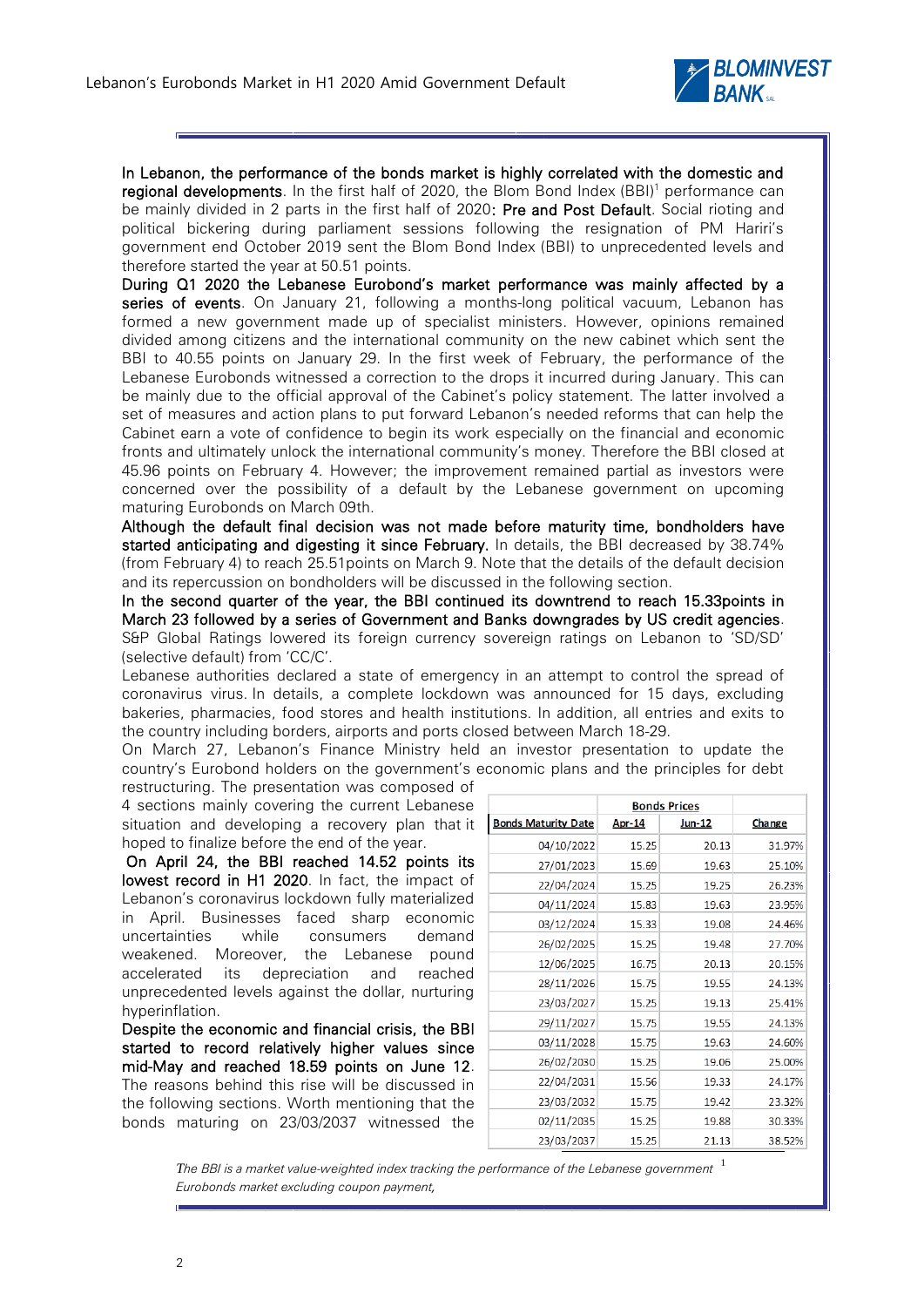



The yield curve remains inverted reflecting investors' fragile confidence in Lebanese papers.

The demand on the long term 10Y Lebanese Eurobonds during H1 2020 exceeded the demand on the 5Y bonds. In fact, Lebanon's inverted yield curve shows that Lebanon has still not regained the confidence of investors and expectations of strong recessionary times in the medium to long term.

As yields move opposite to bonds prices, the yields on Eurobonds maturing in 5Y and 10Y increased during Q1 2020 and reached 114.40% and 56.60%, on March 23, respectively.



Source: BloomInvest Bank, Reuters

Foreign investors' perception of Lebanon's default risk reached unprecedented highs in Q1 2020. Investors' perception of Lebanon's default risk is best reflected in the 5Y Credit Default Swaps (CDS) which climbed from 2,417 bps by the end of 2019 to 25,058 bps (highest level) on March 5, 2020. Moreover, the spread between the 5Y yield on the Lebanese Eurobonds and their US comparable broadened from 3,588 bps by the end of 2019 to 11,134 bps on March 18, 2020. The fact that CDS premiums exceed the 5 Year Spread is an indication that credit insurance markets value Lebanese risk much more than capital markets.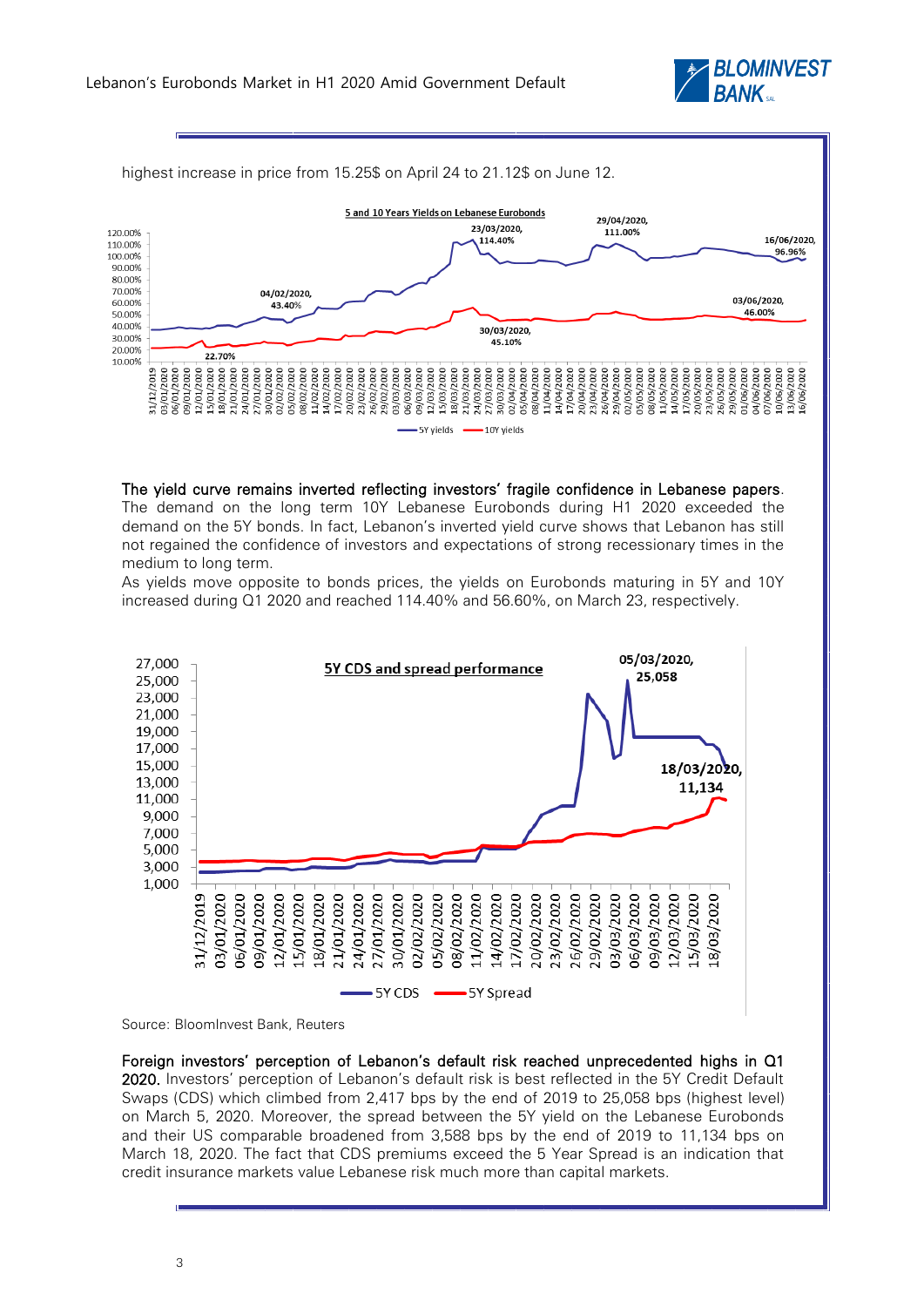

### 2. Default Decision and its Repercussion on Bondholders :

On March 07th 2020, the Lebanese government announced that its does not intend to pay the \$1.2B worth of Eurobonds maturing on March 09th. In details, the government was supposed to pay \$2.72B and \$2.26B in 2020 as principal and coupon maturities, respectively.



Source: MOF

The official statement emphasized the country's dwindling foreign reserves and therefore opted to prioritize the funding of basic imports over foreign debt payments amid the current crisis. The Lebanese government also revealed a willingness to negotiate with creditors on a debt restructuring, yet it refrained from dissipating further details on the form of the intended restructuring.

Sovereign debt restructurings are perceived as inflicting large losses to bondholders. What happens to bondholders after a default isn't always easy to answer. Government discussions can take time. Following such a decision, bond prices will firstly drop as investors become concerned with the issuer's ability to make timely interest and principal payments. However, prices could rebound.

When a government defaults on its debt, what bondholders "recover" can vary significantly. Recovery is what a bondholder ultimately receives from holding a defaulted bond through all court proceedings. Unfortunately, both the ultimate recovery value and how long it will take to actually receive the recovery value are unknown in advance. Most importantly, the recovery is often less than the \$1,000 par value of the bond. In other words, it's unlikely that an investor would "recover" what the bond was originally worth.

#### A bondholder should be aware of the following when a government bond defaults:

- No more income payments. Bonds are often purchased for the income payments they provide. Since defaulted bonds no longer make coupon payments, investors are stuck holding non-interest bearing investments with an unknown recovery value and unknown recovery date.
- The time until ultimate recovery is unknown. Some restructurings are done relatively quickly, while the restructuring process for more complex issuers could take several years.
- The bankruptcy process can be time-consuming and costly. Investors will likely need to deal with legal paperwork and may need to vote on certain provisions related to the court proceedings.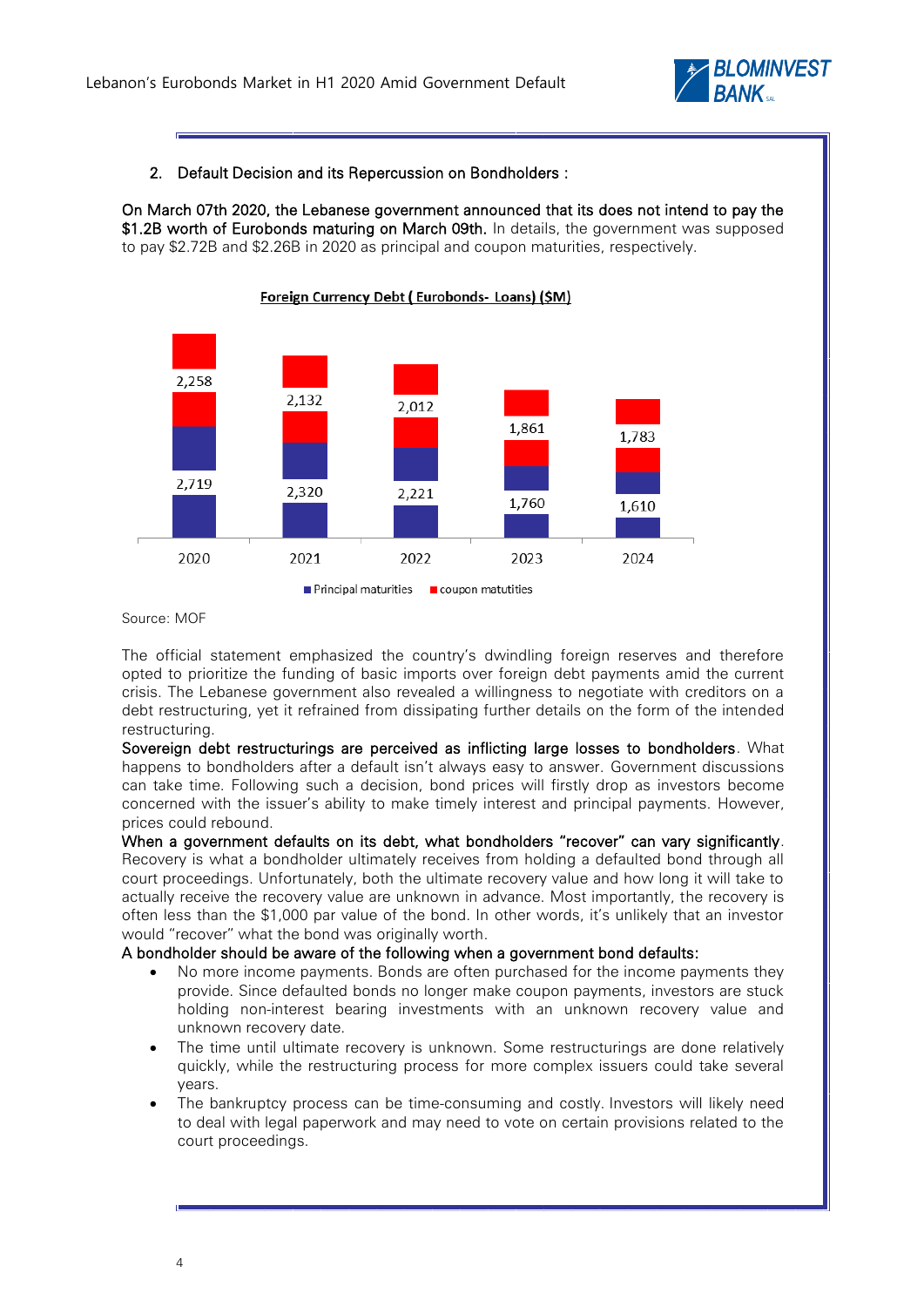

#### Therefore the bondholder remains with 2 options:

- Sell the bond in the secondary market. The investor will get a certain amount and won't need to be concerned with the bankruptcy proceedings. It should be noted that different hedge funds and investors might be interested to invest in junk bonds. These hedge funds purchase these bonds at a steep discount of their face value in the anticipation of a higher recovery rate.
- Continue to hold the defaulted bond through the bankruptcy proceedings knowing that how much bondholders will receive and when they will receive it is unknown in advance.

In this context, an IMF working paper entitled "*Long-Term Returns in Distressed Sovereign Bond Markets: How Did Investors Fare?"* (Andritzky and Schumacher, 2019) analyzes the long-term returns of sovereign bonds during 32 crises since 1998, taking into account losses from bond exchanges as well as profits before and after such events. The analysis shows what sovereign debt crises and their subsequent resolution imply for bondholders: overall, investors do not seem to fare too badly, and not significantly worse in case of restructurings.

#### 3. Credit Default Swap Market

In this section we will try to understand how the Credit Event Auction related to the Credit Default Swap (CDS) can affect the prices of the Eurobonds following a default event. However, it's important first to introduce the mechanisms of CDS and the reasons behind this auction.

A credit default swap is a derivative contract between two parties, a credit protection buyer and credit protection seller, in which the buyer makes a series of cash payments (CDS spread) to the seller and receives a promise of compensation for credit losses resulting from the default—that is, a pre- defined credit event—of a third party (Lebanese Government in this case)-(*Rose and Chance, 2020)*

In any derivative, the payoff is derived from the performance of an underlying asset that we call the underlying. For a CDS, the underlying is the credit quality of a borrower. At its most fundamental level, a CDS provides protection against default, but it also protects against changes in the market's perception of a borrower's credit quality well in advance of default. The value of a CDS will rise and fall as opinions change about the likelihood of default. The actual event of default might never occur.

Each CDS contract specifies a notional amount, which is the amount of protection being purchased. For example, if an investor holds Lebanese Eurobonds amounting \$1M, a CDS could be constructed for any amount up to \$1M. The notional amount can be thought of as the size of the contract. It is important to understand that the total amount of CDS notional can exceed the volume of debt securities which leads us to an important conclusion. Not all the buyers of CDS hold the underlying asset. It can be simply a party that believes that there will be a change in the credit quality of the reference entity.

The credit event is what defines default by the reference entity—that is, the outcome that triggers a payment from the credit protection seller to the credit protection buyer. When a credit event occurs, the two parties to a CDS have the right, but not the obligation, to settle. CDS can be settled by **physical settlement** or by **cash settlement**. The former involves actual delivery of the debt instrument in exchange for a payment by the credit protection seller of the notional amount of the contract. However, this method became less common. As the CDS market developed into a primary indicator of an entity's creditworthiness, default swaps evolved from being a hedging tool to the primary credit trading tool. As a result, at some point early this decade, the volume of CDS trades began to outstrip the volume of bonds outstanding - there were more CDS traded on a credit than the outstanding bond issuance of that credit. For investors with only the derivative position, physical settlement is not appealing.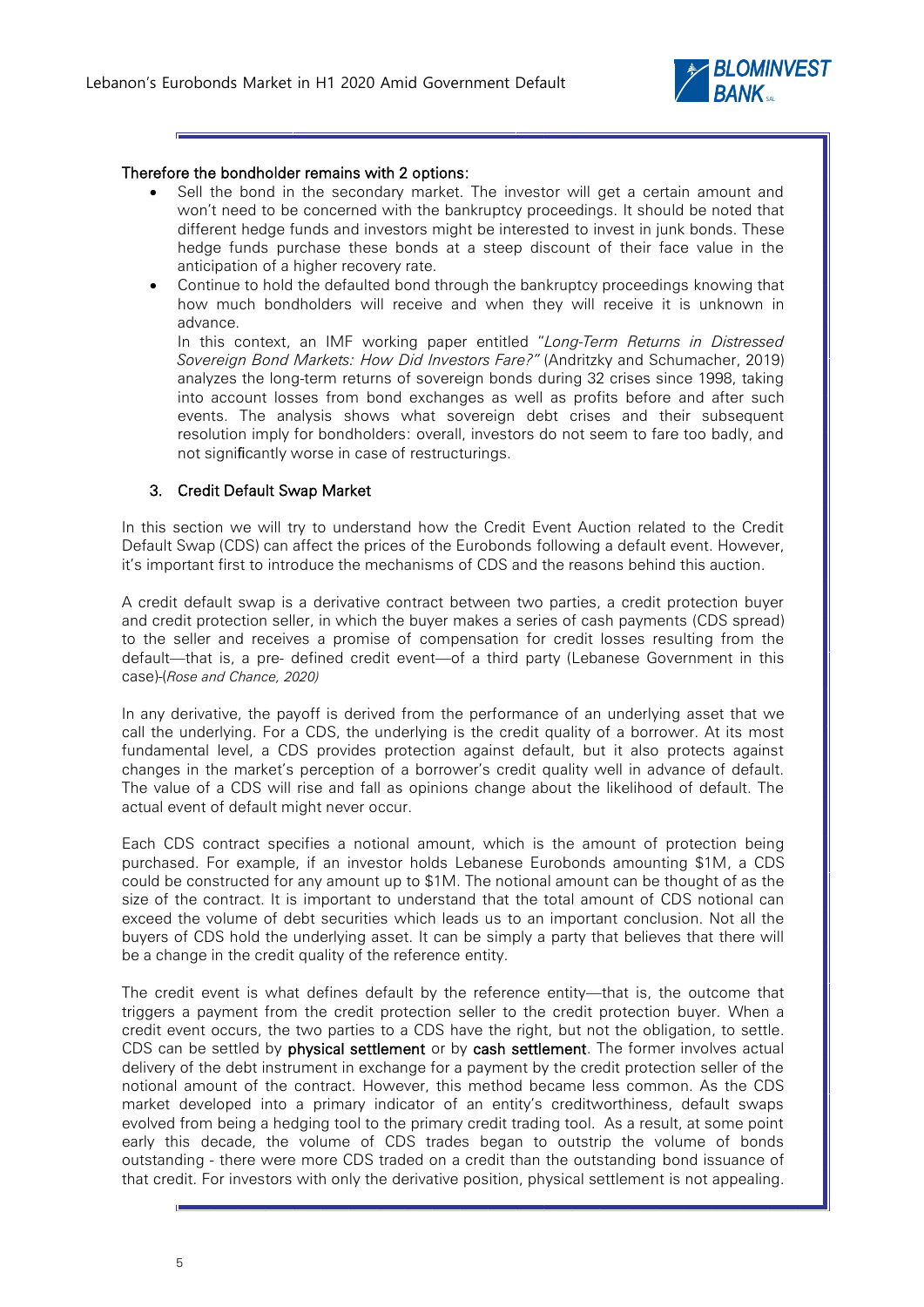

Furthermore, with the CDS outstanding greater by multiples than the volume of bonds issued, the bonds would have to be "recycled" a number of times through the market to settle all the CDS trades. Investors recognizing this would rush to source bonds, artificially raising the price of the bonds higher than the expected recovery value, and increasing the volatility of the bonds post default. Therefore, cash settlement was widely regarded to be the best alternative.

In cash settlement, the credit protection seller pays cash to the credit protection buyer. Determining the amount of that payment is a critical factor because opinions can differ about how much money has actually been lost. The payment should essentially be the loss that the credit protection buyer has incurred, but determining that amount is not straightforward. In fact, default on a debt does not mean that the creditor will lose the entire amount owed. A portion of the loss could be recovered as discussed in the previous section. The percentage of the loss recovered is called the r**ecovery rate<sup>2</sup>**. It then becomes the percentage received by the protection buyer relative to the amount owed. The complement is called the payout ratio, which is essentially an estimate of the expected credit loss. The payout amount is determined as the payout ratio multiplied by the notional.

> *Payout ratio = 1 – Recovery rate (%) Payout amount = Payout ratio × Notional*

To determine an appropriate payout ratio, the industry conducts a "Credit Event Auction" in which major banks and dealers submit bids and offers for the cheapest- to- deliver defaulted debt. This process identifies the market's expectation for the recovery rate and the complementary payout ratio. Moreover, the CDS parties agree to accept the outcome of the auction, even though the actual recovery rate can ultimately be quite different, which is an important point if the CDS protection buyer also holds the underlying debt.

In the case of Lebanon, the auction to settle the credit derivative trades for Lebanese Republic CDS was held on 23 April 2020. The recovery rate was set at 14.12% and therefore a payout ratio will be 85.88%. After two weeks of the auction, the BBI rose gradually from 14.70 basis points on April 24 to 17.26 basis points on May 11.

Let's assume the below example:

Consider a \$10M long protection investor. Assuming a 40% recovery rate, they would be compensated 60% of par (\$6M in this case), and sell \$10M par of bonds/loans. As the bond/loan trades in the auctions take place at the final price, they receive \$4M for the bonds/loans, in total receiving \$10M, and passing off \$10M par of bonds/loans to a buyer in the auction. Note that protection sellers would make requests to buy bonds/loans in the auction (as normally they would be delivered bonds/loans in physical settlement).

*The "Actual recovery rate" is determined after the bankruptcy proceedings and therefore can occur much later than the payoff date of the CDS.*  2

-